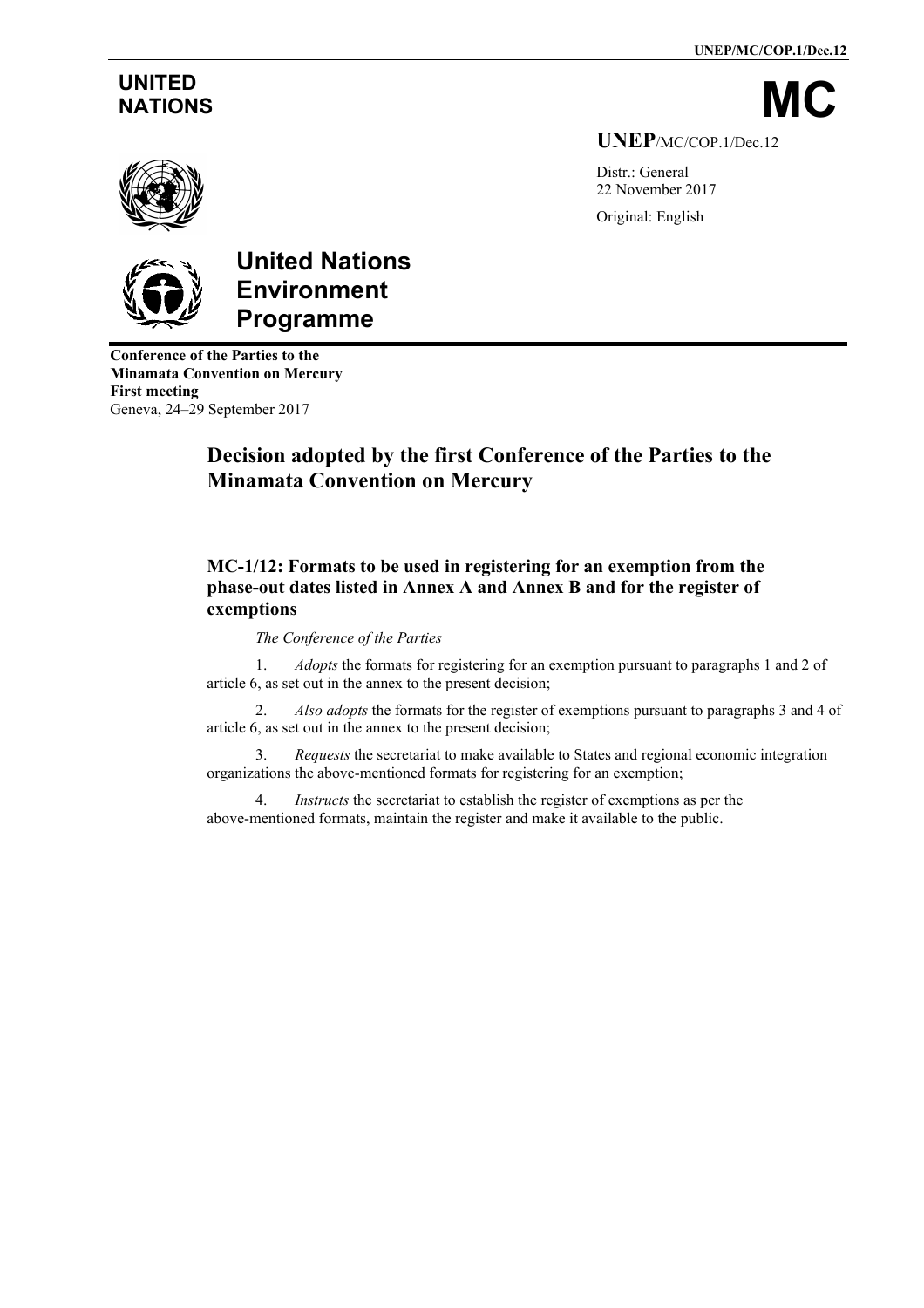## **Annex to decision MC-1/12**

# **Proposed format for the registration of exemptions for the products and processes listed in Part I of Annexes A and B to the Minamata Convention**

## **Annex A: Mercury-added products**

#### **REGISTRATION OF EXEMPTION FOR ARTICLE 4**

#### **PARTY:**

The secretariat of the Minamata Convention is hereby notified of the registration of the following exemption pursuant to paragraph 1 of article 6 of the Convention. No exemption is required for products excluded from Annex A.

| Mercury added products, as listed in part I of<br>annex A                                                                                                                                                                                                               | Indicate the category or<br>subcategory for which the<br>exemption is being registered,<br>and whether it is for<br>manufacture, import and/or<br>export | <b>Duration of exemption</b><br>(if less than five years past<br>the phase-out date) |
|-------------------------------------------------------------------------------------------------------------------------------------------------------------------------------------------------------------------------------------------------------------------------|----------------------------------------------------------------------------------------------------------------------------------------------------------|--------------------------------------------------------------------------------------|
| Batteries, except for button zinc silver oxide<br>batteries with a mercury content < 2% and<br>button zinc air batteries with a mercury content<br>$< 2\%$                                                                                                              |                                                                                                                                                          |                                                                                      |
| Switches and relays, except very high accuracy<br>capacitance and loss measurement bridges and<br>high frequency radio frequency switches and<br>relays in monitoring and control instruments<br>with a maximum mercury content of 20 mg per<br>bridge, switch or relay |                                                                                                                                                          |                                                                                      |
| Compact fluorescent lamps (CFLs) for general<br>lighting purposes that are $\leq$ 30 watts with a<br>mercury content exceeding 5 mg per lamp<br>burner                                                                                                                  |                                                                                                                                                          |                                                                                      |
| Linear fluorescent lamps (LFLs) for general<br>lighting purposes:                                                                                                                                                                                                       |                                                                                                                                                          |                                                                                      |
| (a) Triband phosphor $\leq 60$ watts with a mercury<br>content exceeding 5 mg per lamp;                                                                                                                                                                                 |                                                                                                                                                          |                                                                                      |
| (b) Halophosphate phosphor $\leq$ 40 watts with a<br>mercury content exceeding 10 mg per lamp                                                                                                                                                                           |                                                                                                                                                          |                                                                                      |
| High pressure mercury vapour lamps (HPMV)<br>for general lighting purposes                                                                                                                                                                                              |                                                                                                                                                          |                                                                                      |
| Mercury in cold cathode fluorescent lamps and<br>external electrode fluorescent lamps (CCFL and<br>EEFL) for electronic displays:                                                                                                                                       |                                                                                                                                                          |                                                                                      |
| (a) Short length $(\leq 500 \text{ mm})$ with mercury<br>content exceeding 3.5 mg per lamp                                                                                                                                                                              |                                                                                                                                                          |                                                                                      |
| (b) Medium length ( $> 500$ mm and $\leq 1,500$<br>mm) with mercury content exceeding 5 mg per<br>lamp                                                                                                                                                                  |                                                                                                                                                          |                                                                                      |
| (c) Long length $(>1,500 \text{ mm})$ with mercury<br>content exceeding 13 mg per lamp                                                                                                                                                                                  |                                                                                                                                                          |                                                                                      |
|                                                                                                                                                                                                                                                                         |                                                                                                                                                          |                                                                                      |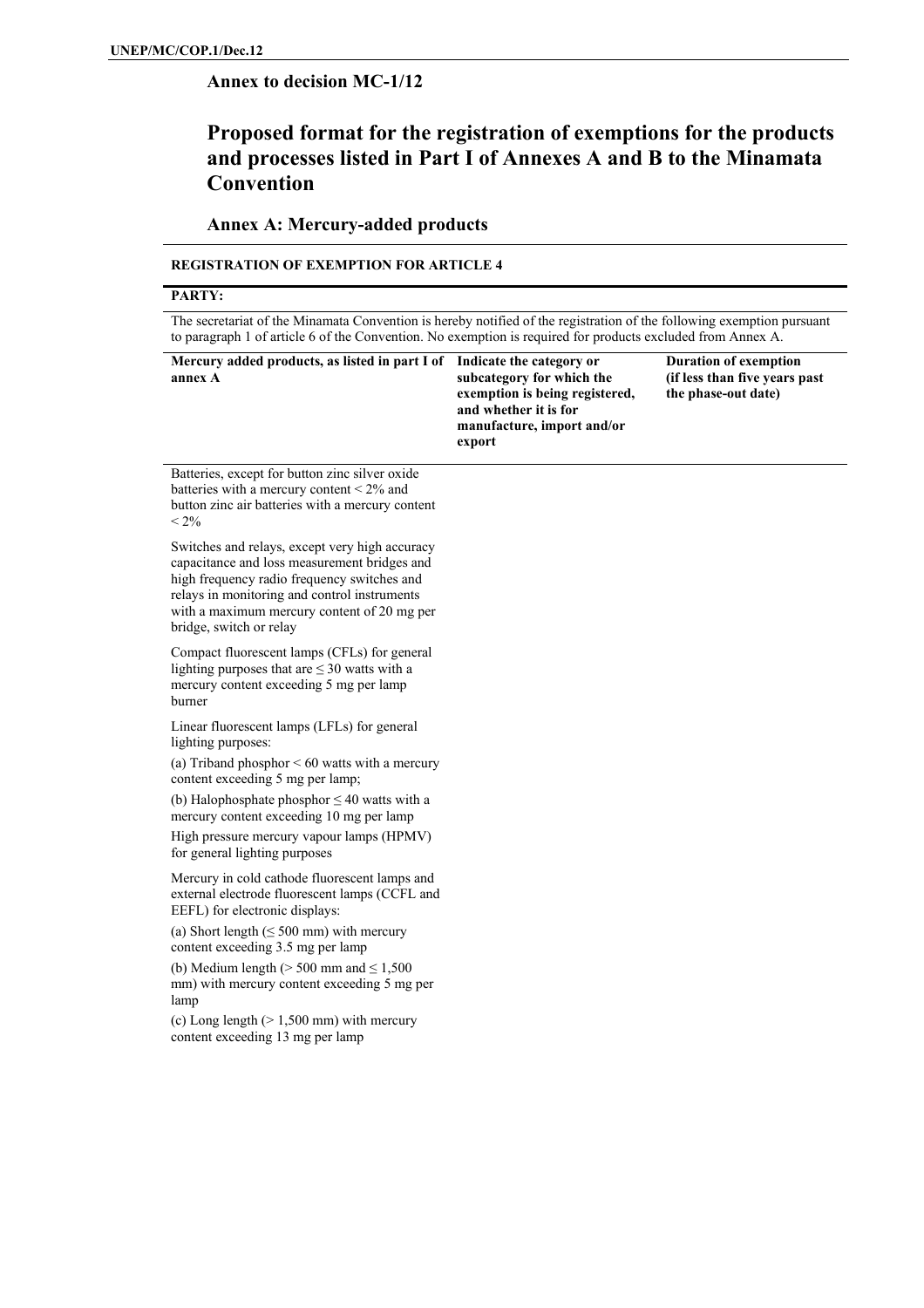#### **REGISTRATION OF EXEMPTION FOR ARTICLE 4**

Cosmetics (with mercury content above 1ppm), including skin lightening soaps and creams, and not including eye area cosmetics where mercury is used as a preservative and no effective and safe substitute preservatives are available<sup>[1](#page-2-0)</sup>

Pesticides, biocides and topical antiseptics

The following non-electronic measuring devices except non-electronic measuring devices installed in large-scale equipment or those used for high-precision measurement, where no suitable mercury-free alternative is available:

(a) Barometers;

(b) Hygrometers;

(c) Manometers;

(d) Thermometers;

(e) Sphygmomanometers.

Please attach the explanatory statement on the need for an exemption, one statement per individual product category listed in part I of annex A.

As part of, or in addition to, the explanation of the need for the exemption, a registering Party may include, as appropriate, the following information:

- Any timetable or plan of action to phase out the import, export, or manufacture or to adjust manufacturing specifications to comply with the mercury concentrations for products set out in Annex A;
- Information on the level of stocks of the product available nationally.

#### **THIS NOTIFICATION IS SUBMITTED BY:**

Job title: Institution/department: Address:<br>Telephone: Telephone: Fax: E-mail address:<br>Contact name: Date: (dd/mm/y

Date: (*dd/mm/yyyy*)

#### **PLEASE RETURN THE COMPLETED FORM TO:**

Secretariat of the Minamata Convention on Mercury United Nations Environment Programme (UNEP) International Environment House 11–13, Chemin des Anémones, CH–1219 Châtelaine, Geneva, Switzerland

Fax: +41 22 797 3460 Email: mercury.chemicals@unep.org

<span id="page-2-0"></span><sup>&</sup>lt;sup>1</sup> The intention is not to cover cosmetics, soaps or creams with trace contaminants of mercury.